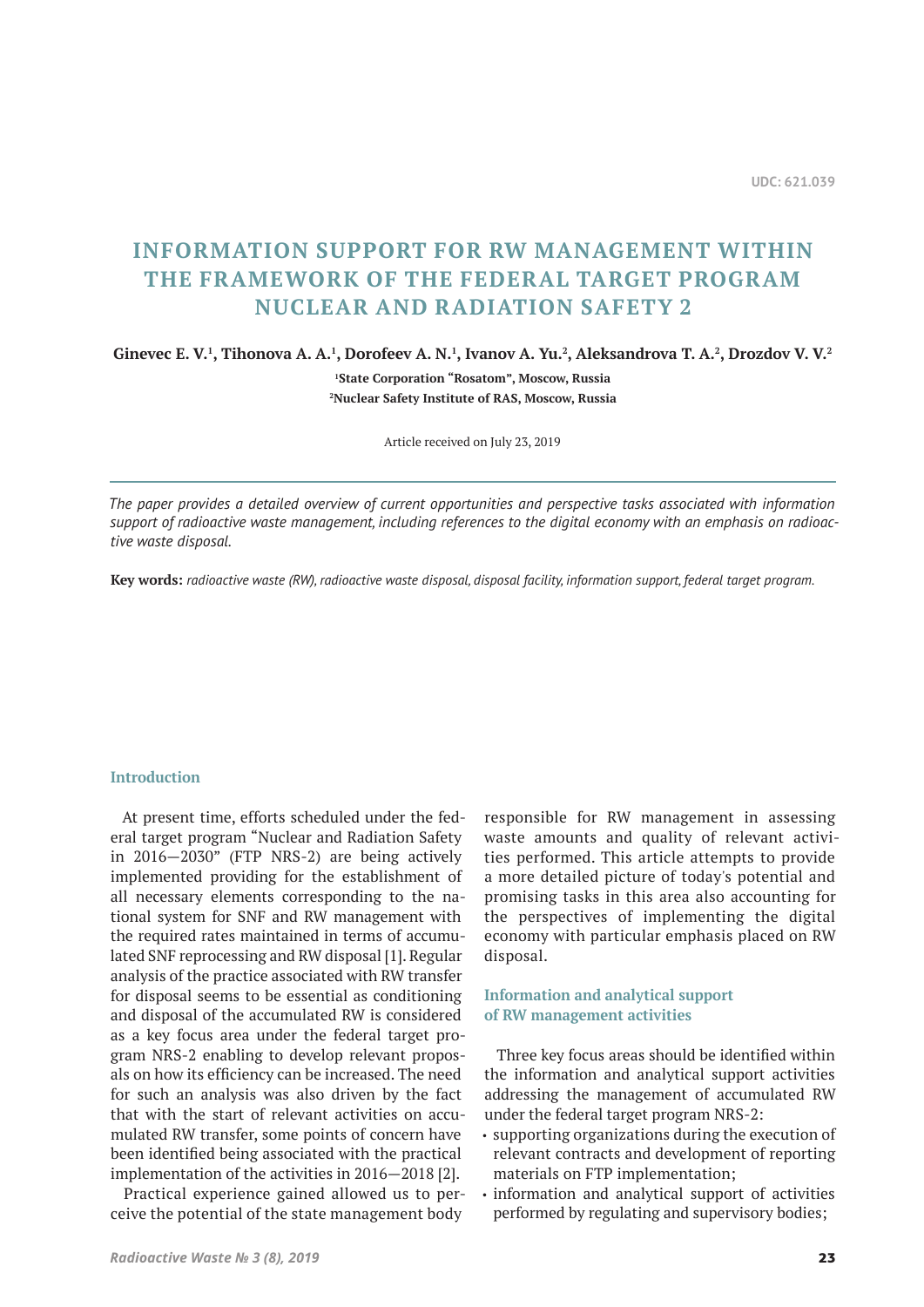• information and analytical support of the state management body responsible for RW management enabling the decision making to achieve higher quality and efficiency indicators.

Efforts associated with records collection, systematization and upgrading were implemented under the information and analytical support activities for monitoring the effectiveness and management of measures performed under FTP NRS-1 and FTP NRS-2. The records involved, in particular, soft and hard copies of government contracts, agreements and reporting materials on completed and planned operations. Since 2008, more than 7 thousand documents from 78 contractors dealing with the implementation of certain activities covered by these FTPs were processed. The volume of collected and systematized soft copies of the documents amounted to over 135 GB.

Access to the electronic archive allows grouping and selecting data and reporting materials by various categories and their possible combinations, such as: contractor, facility, concerned focus area (including radioactive waste management), cost, deadlines, key words and etc. Quick access to a large array of reporting materials presented in an electronic form including contextual search tools is seen as the main advantage of such a systematized electronic archive.

During the development of documents and reporting materials done at the request of regulating and supervisory authorities, of key importance is the completeness of the requested information and relevant timelines for its presentation. Over the past three years of FTP NRS-2 implementation, requests were processed primarily by the Accounts Chamber of the Russian Federation, the Federal Treasury and the Federal Service for Intellectual Activity (ROSPATENT), concerning: the status of the Program at a specific point in time, information on the results achieved, including those subject to legal protection, and the used financial resources. Responses to the requests requiring some analytical processing of primary data on the implementation of FTP NRS-2 activities are compiled using modern information processing tools in the shortest possible time. Usually this process takes 1—2 days. Basically, processing and generation of responses to simple or common inquiries takes no more than several hours.

The management body in the field of RW management is responsible for upgrading the efficiency of RW disposal activities with several areas being involved, including organizational, methodological and analytical ones.

In terms of organizational aspects, consistent evaluations of financial liabilities and possible deadlines associated with nuclear legacy cleanup efforts covering the entire nuclear industry, including disposal of accumulated RW and management of non-retrievable RW are performed. This focus area also involves the development of a regulatory framework aimed at centralizing the management and funding of nuclear legacy cleanup activities with the possibility of establishing a single responsible organization — National Operator for Nuclear Legacy Decommissioning. To refine the tools aimed at increasing the efficiency of nuclear legacy decommissioning accounting for a potential of their transfer to a single organization (National Operator for Decommissioning), relevant pilot sites have been already identified (selected).

Cost standards are currently being developed for the implementation of standard operations (technological conversion) taking into account waste characteristics (type, total and specific activity, density, etc.) to increase the efficiency of RW management operations and their planning (including disposal). To collect and evaluate the data on the management costs for certain RW types, it's now discussed if the establishment of some additional requirements in the terms of references of state contracts involving waste management operations is feasible. To obtain more accurate estimates concerning the effectiveness of RW disposal, it seems reasonable to establish the following requirement: a stage specified under the state contract (agreement) shall correspond to one stage of a technological process (conversion) of RW management prior to waste transfer for disposal (retrieval, packaging, RW transportation to the site where the waste is conditioned to comply with waste acceptance criteria for disposal, etc.).

## **Evaluation of efforts implemented under the case study of accumulated RW transfer for disposal**

This article focuses on evaluating the effectiveness of activities performed based on the example of RW disposal. The following characteristics are seen as the key ones in the evaluation of pre-disposal RW management activities:

- containers filling based on such indicators as weight and activity, including total and specific activity for individual dose-contributing radionuclides;
- compliance of the data on radiation characteristics presented in the waste certificates (passports) with actual characteristics of packages filled with waste.

The above characteristics were presented in [3] giving an idea of packaging effectiveness and allowing to say if the container was chosen correctly,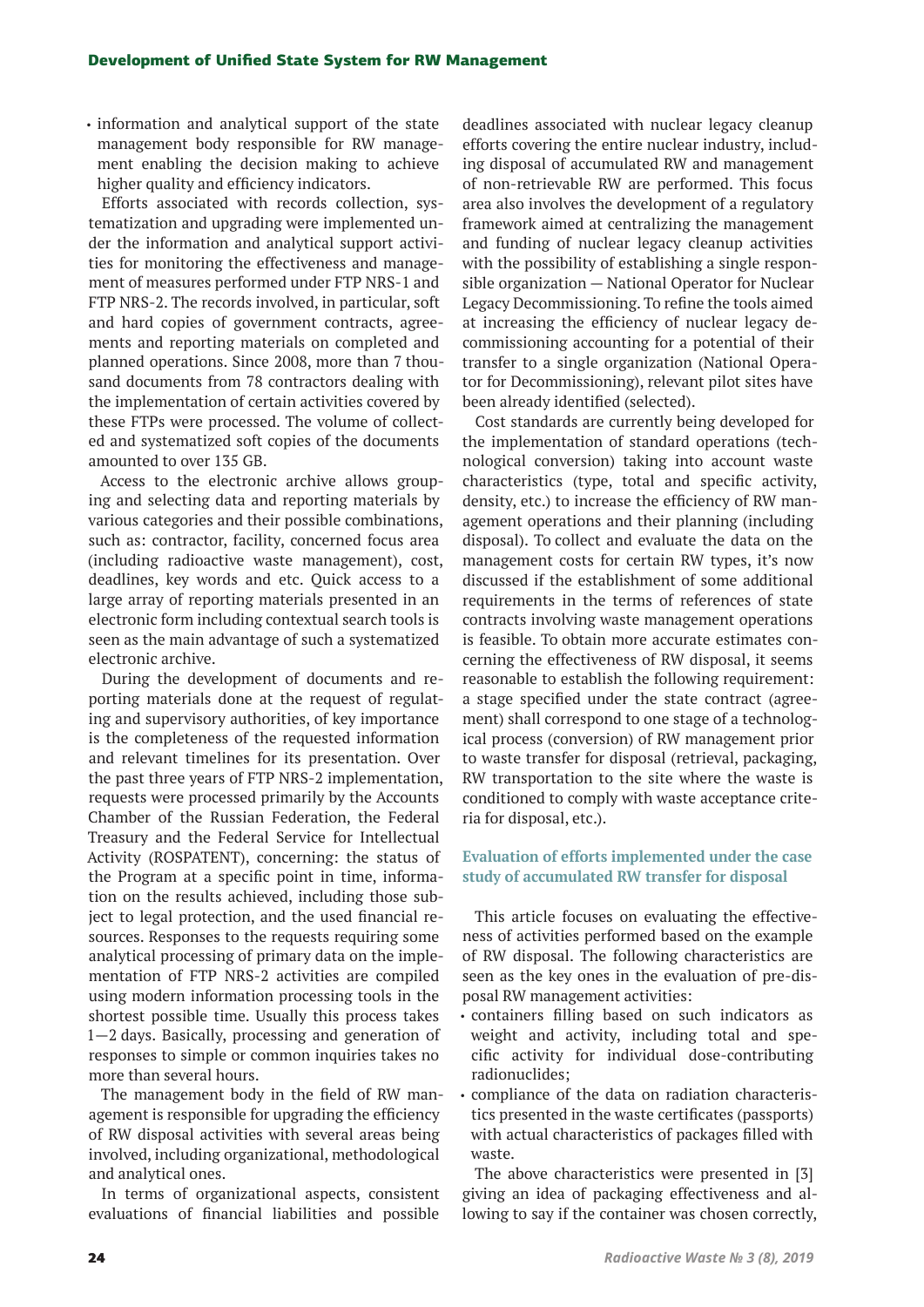including based on the period of potential hazard presented by the package with RW.

The decision making regarding these factors is also driven by the following reasons: by evaluating the normality of mass and density distribution in the waste, one can assess the quality of packaging and filled in waste package certificates (passports) given the same morphological composition of the RW and the available data on the actual mass of the waste in the primary packaging. Thus, with the calculated small standard deviation one can state that the practice used for waste package formation can be deemed successful.

Analysis of RW radionuclide composition, as well as changes in its activity over time, allows us to assess the disposal feasibility for a batch of waste being under consideration at the moment. This factor should be taken into account, in particular, due to the need of identifying the economic component of RW disposal.

At this stage, it's considered advisable to focus on the waste managed by Rosenergoatom Concern, since at present time this waste makes up the biggest part of the accumulated waste inventory transferred for disposal  $\sim$  15 thousand m<sup>3</sup>. Moreover, the Concern is seen as a biggest RW generator, thus, allowing to extend the recommendations provided on the management of newly generated waste. To assess the effectiveness of the current practice considering accumulated RW transfer to disposal sites, RW shipped from Leningrad and Balakovo NPPs were studied at the first place (Table 1).

*Table 1. Morphological composition of RW transferred for disposal*

| <b>Enterprise</b>   | <b>Executing</b><br>organization | Morphology<br>of the waste |
|---------------------|----------------------------------|----------------------------|
| Leningrad NPP       | <b>FSUE Radon</b>                | Construction waste         |
| <b>Balakovo NPP</b> | <b>FSUE Radon</b>                | Salt melt                  |

At the first stage, the certificates for RW packages delivered from Balakovo NPP were checked to assess the quality of their filling. According to the data presented, the waste transferred by FSUE "NO RAO" is a salt melt with its activity level corresponding to RW class 3 based on RW classification system for disposal purposes. The transferred waste was packaged into  $0.2 \text{ m}^3$  metal drums, installed into NZK type containers (4 drums in each container) with the voids grouted with cement mortar. Statistical analysis of waste mass and density distribution over the packages, presented in Figures 1 and 2, showed normal distribution of these values in the batch under consideration. Since the density was calculated based on the volume of the primary



*Figure 1. Density distribution for RW packages*



*Figure 2. Distribution of RW mass in RW packages*

waste packaging indicated in the certificates, the variability of densities in the RW batch can be explained by both incomplete filling of the primary packaging with waste and possible corrosion of the primary packaging (metal drums) and subsequent leakage of salt melt during their storage at the NPP site. Such a variation in packaging mass can be explained by the following:

1.Differences in the filling extent of the voids between the primary packages in the container grouted with cement;

2. Variations of mass NZK characteristics;

3. Variations of mass characteristics for a filled primary package.

Calculations of dose rates on the package surface carried out using the TDMCC software tool also showed that the calculated data corresponded to the values indicated in relevant RW certificates.

The above assessment of the characteristics indicated in the RW package certificates revealed no big errors made in the certificates filled in for RW class 3 (salt melt) from Balakovo NPP.

According to data presented in the certificates, short-lived beta-emitting radionuclides with a halflife of less than 31 years were considered as major dose contributing radionuclides in the considered batches of waste. Specific activity of the RW batch was also assessed (Figure 3) showing that relevant values were two orders of magnitude lower than the upper limit specified for RW class 3 with a shift in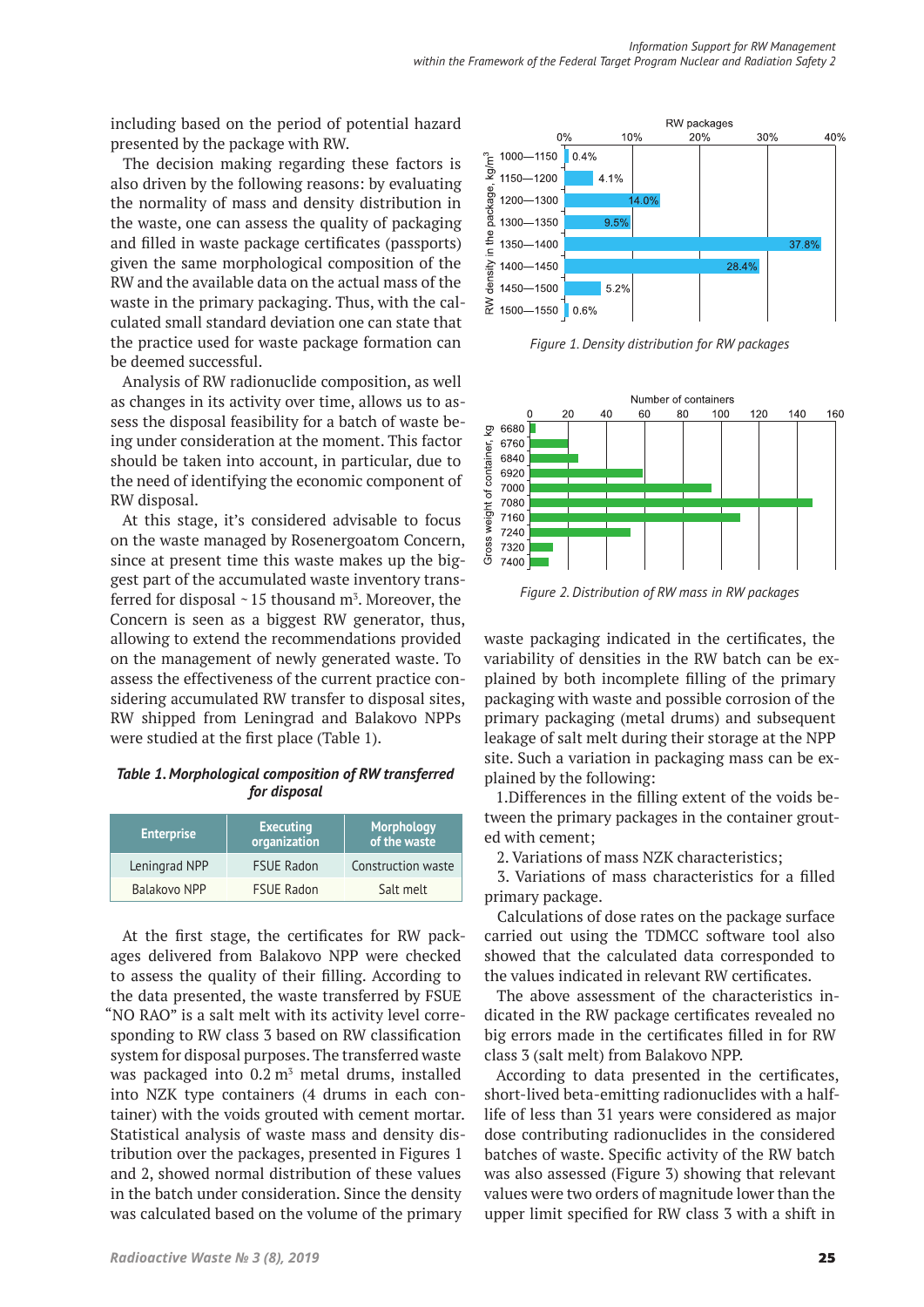#### Development of Unified State System for RW Management



*Figure 3. Distribution of RW specific activity in packages*

the specific activity to lower values being revealed as well.

At present time, 4 WWER-1000 power units are being operated at Balakovo NPP. Operation of SRW storage facilities is expected to be stopped simultaneously with the final shutdown of the NPP units the final shut down of the last unit is scheduled for 2053. If the most promising (based on decommissioning costs) decommissioning concept is chosen — "immediate dismantling", the dismantlement of SRW storage facilities with accumulated waste held therein is scheduled to start no earlier than 5 years after the NPP final shutdown. Since we are talking about short-lived RW and given the facts mentioned above, option suggesting RW storage at the NPP site until the start of decommissioning can be considered: variations of RW disposal costs should be evaluated accounting for different timing for waste hand over to FSUE "NO RAO" for disposal. To perform such assessments, one should estimate the age of the packages. The certificates provide no information on the date of primary package formation, therefore, the "age" of the waste transferred for disposal should be estimated based on the ratio of current and initial (at the time of the package formation) activities of  $134Cs$  and  $137Cs$ . The ratio between 137Cs and 134Cs activities was taken as the initial one according to the data presented in [4]. Figure 4 shows the results of this analysis evidencing that in 2018 the age of over 65% of the RW transferred to FSUE NO RAO for disposal amounted to 7—10 years.



*Figure 4. Age of RW from Balakovo NPP for the packages considered*

Based on the activity of RW packages indicated in the certificates, as well as the performed "age" estimates for the accumulated RW, one can state that until the NPP and SRW storage facility shutdown, more than 75% of the RW currently categorized as RW class 3 [5] will be recategorized as RW class 4 (Figure 5).



*Figure 5. Changes in RW class depending on the storage time*

According to current tariffs set for RW class 3 [6], disposal of 540 NZK-type packages with a total volume of  $2,000 \text{ m}^3$  would cost more than 350 million rubles (VAT). The disposal costs for RW class 3 and 4 may differ by more than 3 times. Thus, based on the example of an RW batch already transferred to FSUE "NO RAO", one can conclude that an increase in the waste storage time will significantly reduce the cost of its disposal due to a drop down in RW class (Figure 6).



*Figure 6. Variations of disposal costs for Balakovo NPP RW depending on the storage time (till 2050 not accounting for the cost of RW storage at NPP)*

If the waste, the activity of which is associated with short-lived <sup>137</sup>Cs, is subject to a long-term cooling in temporary storage facilities, a quite rapid decrease in its activity is observed due to natural decay processes.

Thus, for example, some waste accumulated at Leningrad NPP was transferred to FSUE "NO RAO" for disposal. The waste was categorized as VLLW. Waste certificates were analyzed. It was found that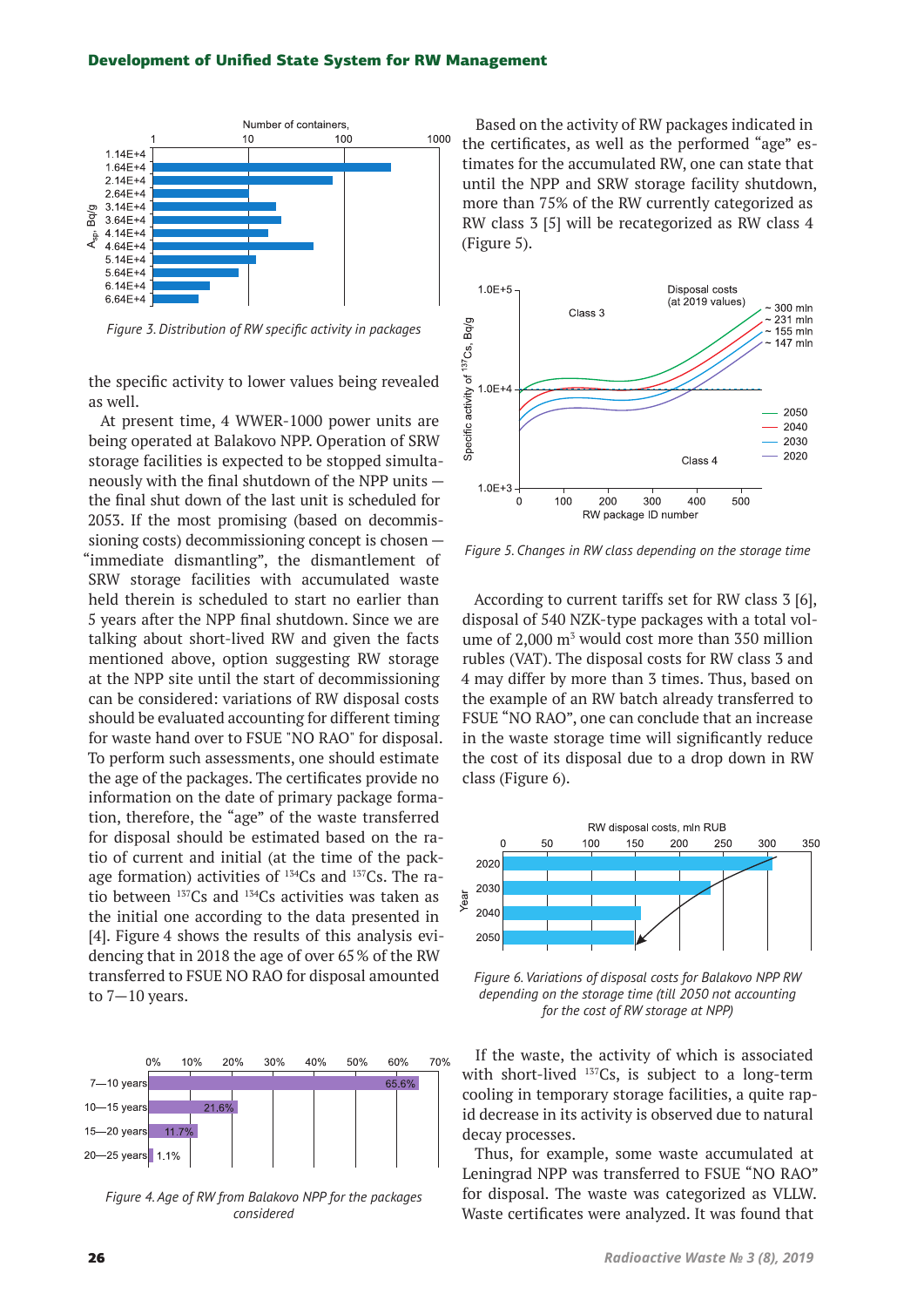after 30 years of storage more than 80% of the transferred waste will no longer be categorized as radioactive (Figure 7). Similar analysis of VLLW certificates belonging to other organizations, for example, Atomflot, revealed the same situation.



*Figure 7. Dynamics showing the changes in RW categories for waste from FSUE Atomflot and Leningrad NPP*

Disposal of such radioactive waste seems to be not feasible at all from a financial perspective. The practice shows, that construction of RWDF and its commissioning is a lengthy process. Therefore, already operating RWDF designed to accommodate RW class 3 and 4 should not be filled with waste the potential hazard period of which is much shorter than the design life of the engineered safety barriers. Otherwise this situation can result in a shortage of available RWDF capacities for the waste actually requiring disposal. Thus, allocation of a separate RW category for VLLW in the waste classification system and construction of a purpose designed facility for VLLW disposal (taking into account the time needed for design development, licensing and construction) can be considered as a promising option in case of delayed short-lived RW disposal. Purpose designed VLLW disposal facilities have been constructed abroad, and this practice showed that in most cases this type of RWDF can be constructed at already available nuclear sites [7].

Therefore, to build an economically sound RW management flow chart, a model should be developed to calculate the costs of such RW management before its hand over to the national operator. Such a model would help to develop proposals on how to reduce the financial costs payed by enterprises taking into account relevant drop down in RW class.

Thus, as the amount of operations associated with the transfer of accumulated RW for disposal grows, it is not only that the high cost of this procedure becomes evident, but it also demonstrates the premature start of such waste transfer to disposal sites. To reduce the costs and inefficient use of RWDF capacities, especially of those designed for RW class 3 disposal, plans for RW disposal operations and their implementation should be optimized. Optimization of disposal costs and the

efficiency of RW management activities is seen as the key task in this area, as well as the rational use of RWDF capacities, including the optimization areas discussed in [8] when dealing with short-lived LLW and VLLW.

## **Conclusion**

Efforts implemented to date have been analyzed allowing to identify several points that should not be considered critical for now. However, relevant decisions are to be reviewed in the future. First of all, decision dealing with the current management of short-lived VLLW seems to be questionable. Despite the fact that at present time such waste is categorized as retrievable RW class 4, its further disposal in RWDF designed for RW class 3 and 4 will lead to irrational use of available disposal capacities. The drop down in the waste class for most part of RW class 3 during the first 30 years identified in the current study, reveals the flaws of existing RW classification system for disposal purposes. An alternate RW management scenario may provide for temporary storage of LLW and ILW to decrease its specific activity allowing to categorize the waste as non-radioactive or to assign the waste to a lower RW category.

 The in-depth study of RW package formation clearly revealed the opportunities allowing to increase the work efficiency with many ways enabling to seize them. Firstly, stimulating requirements may be set forth to build the work flows for the management of accumulated RW in a more efficient way [3]. Secondly, the contractors could be provided with digital tools. Such digital tools would provide them with real time data on the effectiveness of RW package formation. Thirdly, specialists of the management authority may be provided with such tools as well.

The best-case scenario suggests that the latter two methods can be implemented under USS RW. In this case, the accounting system can be transformed into a digital tool supporting the adoption of technical decisions. Such a system will enable to evaluate the quality of the formed RW packages in a prompt manner (either immediately after the access to the data presented in RW certificate is provided or before, when forecast values are specified) showing whether relevant results are good or satisfactory. If RW package formation is considered unsatisfactory, a warning may be provided indicating the possible outcomes that may arise when the package is handed over to the national operator, including non-admission of the package due to its non-compliance with RW classification criteria, waste acceptance criteria for disposal, etc.